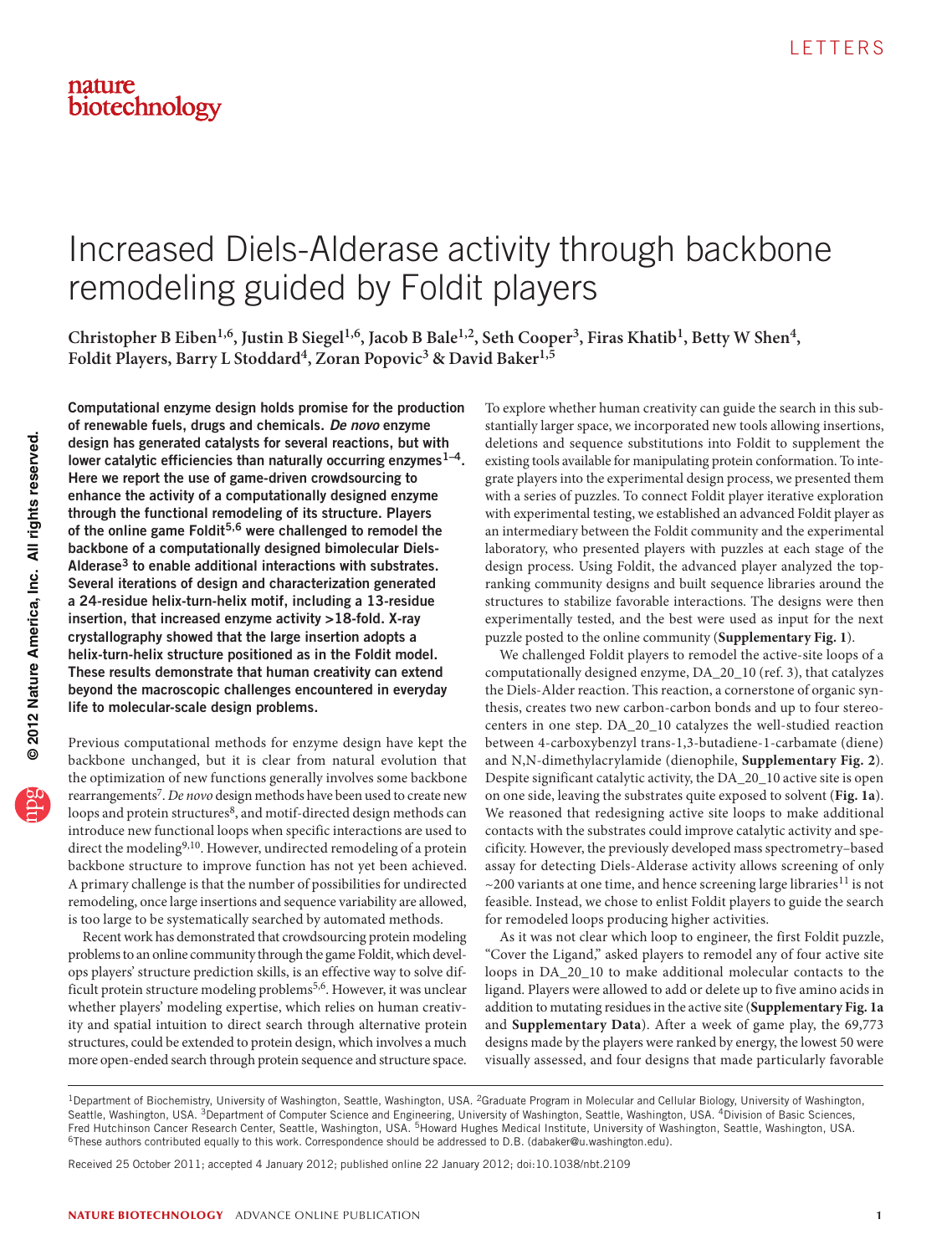# **LETTERS**

<span id="page-1-0"></span>Figure 1 Crystal structure of Foldit design is similar to player model. (a) Crystal structure of starting design Diels Alderase. The structure of DA\_20\_10 has not been solved; shown is the structure of a precursor (3I1C, yellow) which differs by only three amino acid substitutions. The modeled transition state of the Diels-Alder reaction is depicted in cyan. (b) Structure of starting Diels Alderase (yellow) overlaid on CE6 player predicted structure (purple). CE6 has a 24-amino-acid-loop remodel, including a 13-residue insertion, converting an unstructured loop into a helix-turn-helix motif. (c) Crystal structure of CE6 (3U0S, light blue) overlaid with player predicted structure of CE6 (purple). The helix-turnhelix motif is clearly present and has a position close to that in the predicted structure. (d) Correlation between CE6-remodeled helices and corresponding experimental electron density. The electron density map is contoured to  $1.0 \sigma$ . Side-chain alanine 45 is near the center of the picture on the left, with helix 1 above and helix 2 below. (e) The player-designed side chains in CE6 that form the interface between helix 1 (purple) and the transition state model (cyan) are found in the same rotameric conformation as in the crystal structure of CE6 (3U0S, light blue). [Figure 1d](#page-1-0) generated in Coot<sup>[13](#page-2-10)</sup>. All other figures generated in PyMol<sup>14</sup>.

interactions with the ligands were chosen to undergo additional rounds of refinement (**Supplementary Figs. 1b** and **3**). Starting with these four loops, the advanced player designed a library of 36 sequences predicted to interact favorably with the substrates and/or stabilize the designed structure (**Supplementary Library 1** and **Supplementary Fig. 1c**). Whereas most variants exhibited no significant levels of activity, one (CE0) had a catalytic efficiency of 0.5 s<sup>-1</sup>M<sup>-1</sup>M<sup>-1</sup>, roughly a tenfold decrease relative to DA\_20\_10, which has a catalytic efficiency of 4.7 s−1M−1M−1 (**[Table 1](#page-1-1)**). We hypothesized that the designed insertion may have the desired structure, but the current amino acids interacting with the substrates or transition state were suboptimal. We explored this design further by making and testing an additional 500 sequence variants predicted to make favorable interactions with the modeled ligands (**Supplementary Library 2**). The most active of these designs, CE4, consisted of a helix buttressing the ligands, followed by an unstructured loop, and is ninefold more active than DA\_20\_10 with a catalytic efficiency of 42.4 s<sup>-1</sup>M<sup>-1</sup>M<sup>-1</sup> (**[Table 1](#page-1-1)**).

A second puzzle, "Back Me Up," was then posted to the Foldit community asking players to stabilize the initially designed helix by transforming an unstructured loop into an additional neighboring structured helix (**Supplementary Data**). They were allowed to change the structure, sequence and length as before, but only for the unstructured loop. After another week and 109,421 designs, the top designs had converged on a helix-turn-helix motif, as requested (**Supplementary Fig. 1d**). Again, the advanced player constructed two libraries based on the community-designed helix-turn-helix motif, each consisting of roughly 200 sequences (**Supplementary Library 3**). The most active design from these libraries was identified as CE6, with a catalytic efficiency of 87.3 s−1M−1M−1 (**[Table 1](#page-1-1)**). This corresponds to a >150-fold increase in activity relative to the initial player-designed model (CE0) and a >18-fold improvement relative to the original enzyme, DA\_20\_10. The third and final puzzle challenged players to predict the structure of the large insertion in CE6 starting from the crystal structure of the original design (**Supplementary Fig. 1e**). After a week, players generated 335,697



solutions, and the lowest energy of these was selected as the playerpredicted structure of CE6 (**[Fig. 1b](#page-1-0)** and **Supplementary Fig. 1f**).

To validate the accuracy of the top-scoring CE6 model, we determined the structure of CE6 by X-ray crystallography (**Supplementary Table 1**). The designed helices are well resolved in the electron density (**[Fig. 1d](#page-1-0)**), and the player-designed helix-turn-helix model is remarkably close to the actual structure (**[Fig. 1c](#page-1-0)** and **Supplementary Fig. 1g**). Helix 1 has the correct secondary structure, register, placement and orientation, resulting in a Cα-r.m.s. deviation of 1.21 Å across the length of the designed helical element (spanning residues 36 to 44 in the design). All three designed residues in the interface between helix 1 and the modeled transition state (Ser 39, Leu 42 and Thr 43) are in the same rotameric conformation as predicted in the final designed model (**[Fig. 1e](#page-1-0)**). In addition, serine 36, which was designed to cap the N terminus of helix 1, is also modeled correctly (**[Fig. 1e](#page-1-0)**).

Helix 2 (which was designed to interact with helix 1, and corresponds to residues 48 to 56 in the designed enzyme) is well ordered in the crystal structure and has the same overall placement as in the Foldit model, but its packing angle and orientation relative to helix 1 differ somewhat from the model. Helix 2 was predicted to have a packing angle of ~30 degrees relative to helix 1, whereas in the crystal structure the two helices are parallel. The difference in the position of the designed helix versus the crystal structure results from a small rotation around the center of helix 2 (near alanine 51).

The backbone r.m.s. deviation over the full 24-residue designed helix-turn-helix motif is 3.13 Å, but most of this increased r.m.s. deviation is a result of the shifted orientation of helix 2. Some of the differences between the final design and the experimentally determined crystal structure are located near crystal contacts with the C terminus of a second molecule of CE6 in the asymmetric unit (**Supplementary Fig. 4**). To evaluate whether the observed crystal contacts occur in solution, we mutated the most buried residues in the crystal interface (F324R, I326G and F327K). The activity of this mutant was indistinguishable from that of CE6, suggesting that the interface does not form in solution (**Supplementary Fig. 5**).

The Michaelis constants,  $K_{\text{M-diene}}$  and  $K_{\text{M-dienophile}}$  ([Table 1](#page-1-1) and Fig. 2), of CE6 are improved sixfold and threefold, respectively, compared to the starting design, but the turnover number  $(k_{cat})$  is unchanged.

<span id="page-1-1"></span>Table 1 Kinetic constants derived from the nonlinear regression fits in Figure 2

| $K_{\text{M-diene}}$ (mM) | $K_{\text{M-dienophile}}$ (mM) | $k_{\text{cat}}$ (h <sup>-1</sup> ) | $k_{\mathrm{cat}}$ /( $K_{\mathrm{M\text{-}diene}}$ * $K_{\mathrm{M\text{-}dienophile}}$ ) (s $^{-1}$ M $^{-1}$ M $^{-1}$ ) |
|---------------------------|--------------------------------|-------------------------------------|-----------------------------------------------------------------------------------------------------------------------------|
| $1.2 \pm 0.2$             | $101 \pm 21$                   | $2.1 \pm 0.3$                       | $4.7 \pm 1.5$                                                                                                               |
| n.d.                      | n.d.                           | n.d.                                | $0.5 \pm 0.05$                                                                                                              |
| $0.5 \pm 0.03$            | $31 \pm 3.0$                   | $2.4 \pm 0.1$                       | $42.4 \pm 5.7$                                                                                                              |
| $0.2 \pm 0.03$            | $35 \pm 1.4$                   | $2.2 \pm 0.1$                       | $87.3 \pm 13.9$                                                                                                             |
|                           |                                |                                     |                                                                                                                             |

 $k_{\text{uncat}}$  under these conditions is  $2.2 \times 10^{-2}$  M<sup>-1</sup> h<sup>-1</sup>. n.d., not detectable.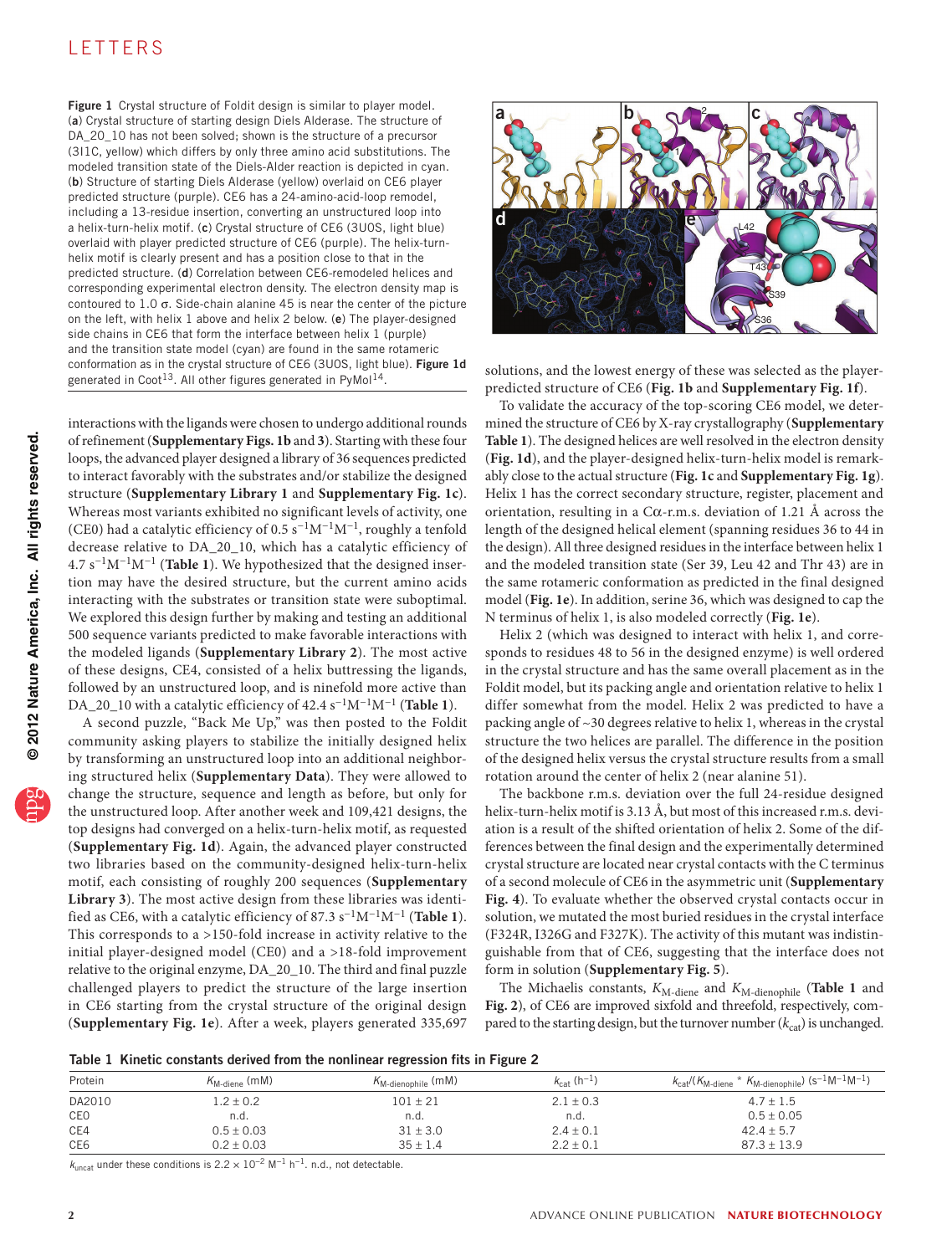

Figure 2 Activity of designed enzymes DA\_20\_10, CE0, CE4 and CE6. (a) Product observed after 3 h with the dieneophile held constant at 50 mM and the diene at 3, 1.5, 0.8, 0.4, 0.2 and 0.1 mM. (b) Product observed after 3 h with the diene held constant at 3 mM and the dienophile at 50, 25, 12, 6, 3 and 1.5 mM. The kinetic constants were determined using  $10 \mu$ M purified protein (Supplementary Fig. 8) and a standard Michaelis-Menten assay as described in the Supplementary Methods.

The improvement in  $K_M$  but lack of change in  $k_{cat}$  are consistent with the design model and crystal structure. The designed loop interacts with and likely increases affinity for both substrates consistent with the decrease in  $K_{\text{M}}$ . The catalytic residues that stabilize the transition state are on the opposite side of the active site, and these residues have almost identical locations in CE6 and the original design (**Supplementary Fig. 6**) despite the large-scale remodeling of the loop. Given this similarity, and the fact that the conformation of the substrates and transition state are very similar in the region of the designed loop, it is not surprising that, as suggested by the lack of change in  $k_{\text{cat}}$ , the loop does not selectively stabilize the transition state.

In addition to increases in activity, we hypothesized that the increased buried surface area and hydrophobicity of the binding pocket would increase dienophile specificity for other hydrophobic substrates. We tested this hypothesis by assaying enzyme activity of CE6 with a series of modified dienophiles previously described[3](#page-2-4). Relative to DA\_20\_10, the player-designed CE6 exhibited a threefold increase in binding specificity for the hydrophobic dienophile 2A over the hydrophilic dienophile 2E (**Supplementary Fig. 7**), consistent with our prediction. However, CE6 shows no significant preference for 2A compared to the similar-sized hydrophobic 2B and 2C substrates. The increase in specificity for hydrophilic substrates and loss of specificity for hydrophobic substrates suggests that although the desired hydrophobic pocket is formed, further improvements to the shape complementarity between the substrate and the engineered enzyme remain possible. Given the new backbone structure of the active site, future studies will explore additional backbone remodeling to modulate substrate specificity.

Insertion of helix-turn-helix motifs may be broadly useful in computational protein design. An advantage of helical hairpins is that they are to a large extent self-stabilizing and do not require additional tertiary interactions to form<sup>[12](#page-2-12)</sup>. This allows most of the experimental sampling to be focused on introducing new functional interactions with ligands. The highly ordered and predictable helical register enables sampling to be focused on a small subset of positions predicted to be pointing directly toward the ligand of interest.

We have demonstrated that crowdsourcing complex computational protein-design problems with a community of game-developed experts can be an effective way of creatively sampling the potential sequence space for the design of active-site loops that modulate enzyme activity. To our knowledge, this is the most extensive remodeling by design of a functional protein structure to date, and was accomplished by screening fewer than 1,000 sequences. The Foldit community's ability to successfully guide large-scale protein design problems demonstrates that biophysics expertise developed through game playing transfers effectively from structure prediction to more open-ended design challenges.

## **METHODS**

Methods and any associated references are available in the online version of the paper at http://www.nature.com/naturebiotechnology/.

**Accession code.** The X-ray crystallographic coordinates have been deposited in the Protein Data Bank with accession ID 3U0S.

*Note: Supplementary information is available on the Nature [Biotechnology](http://www.nature.com/naturebiotechnology/) website.*

#### **Acknowledgments**

We would like to acknowledge the members of the Foldit team for their help designing and developing the game and all the Foldit players who volunteered to make this work possible. We would also like to thank J. Thompson for useful scripts, as well as B. Siegel and M. Eiben for helpful comments on the manuscript. This work was supported by the Center for Game Science at the University of Washington, US Defense Advanced Research Projects Agency (DARPA) grant N00173-08-1-G025, the DARPA PDP program, the Howard Hughes Medical Institute (D.B.), a National Science Foundation graduate research fellowship to J.B.B. (grant no. DGE-0718124), and a National Science Foundation grant for F.K. (grant no. 0906026).

#### **AUTHOR CONTRIBUTIONS**

C.B.E. analyzed community models, in addition to designing, building and testing the enzyme libraries. J.B.S. designed the experimental and computational methods, and built the initial computational models. F.K. set up the Foldit puzzles and curated the player results for analysis by C.B.E. S.C. led design and development of Foldit. B.L.S., J.B.B. and B.W.S. grew the crystals and collected X-ray diffraction data, processed X-ray data and analyzed the structure. Foldit Players designed new protein backbones and sequences. Z.P. and D.B. contributed to the writing of the manuscript.

#### **COMPETING FINANCIAL INTERESTS**

The authors declare no competing financial interests.

Published online at http://www.nature.com/naturebiotechnology/.

Reprints and permissions information is available online at http://www.nature.com/ reprints/index.html.

- <span id="page-2-0"></span>1. Rothlisberger, D. *et al.* Kemp elimination catalysts by computational enzyme design. *Nature* 453, 190–195 (2008).
- 2. Jiang, L. *et al. De novo* computational design of retro-aldol enzymes. *Science* 319, 1387–1391 (2008).
- <span id="page-2-4"></span>3. Siegel, J.B. *et al.* Computational design of an enzyme catalyst for a stereoselective bimolecular Diels-Alder reaction. *Science* 329, 309–313 (2010).
- <span id="page-2-1"></span>4. Bar-Even, A. *et al.* The moderately efficient enzyme: evolutionary and physicochemical trends shaping enzyme parameters. *Biochemistry* 50, 4402–4410 (2011).
- <span id="page-2-2"></span>5. Khatib, F. *et al.* Crystal structure of a monomeric retroviral protease solved by protein folding game players. *Nat. Struct. Mol. Biol.* 18, 1175–1177 (2011).
- <span id="page-2-3"></span>6. Cooper, S. *et al.* Predicting protein structures with a multiplayer online game. *Nature* 466, 756–760 (2010).
- <span id="page-2-5"></span>7. Sterner, R. & Hocker, B. Catalytic versatility, stability, and evolution of the  $(\beta \alpha)8$ barrel enzyme fold. *Chem. Rev.* 105, 4038–4055 (2005).
- <span id="page-2-6"></span>8. Hu, X., Wang, H., Ke, H. & Kuhlman, B. High-resolution design of a protein loop. *Proc. Natl. Acad. Sci. USA* 104, 17668–17673 (2007).
- <span id="page-2-7"></span>9. Murphy, P.M., Bolduc, J.M., Gallaher, J.L., Stoddard, B.L. & Baker, D. Alteration of enzyme specificity by computational loop remodeling and design. *Proc. Natl. Acad. Sci. USA* 106, 9215–9220 (2009).
- <span id="page-2-8"></span>10. Havranek, J.J. & Baker, D. Motif-directed flexible backbone design of functional interactions. *Protein Sci.* 18, 1293–1305 (2009).
- <span id="page-2-9"></span>11. Park, H.S. *et al.* Design and evolution of new catalytic activity with an existing protein scaffold. *Science* 311, 535–538 (2006).
- <span id="page-2-12"></span>12. Religa, T.L. *et al.* The helix-turn-helix motif as an ultrafast independently folding domain: the pathway of folding of Engrailed homeodomain. *Proc. Natl. Acad. Sci. USA* 104, 9272–9277 (2007).
- <span id="page-2-10"></span>13. Emsley, P. & Cowtan, K. Coot: model-building tools for molecular graphics. *Acta Crystallogr. D Biol. Crystallogr.* 60, 2126–2132 (2004).
- <span id="page-2-11"></span>14. The PyMOL Molecular Graphics System, Version 1.3, Schrödinger, LLC.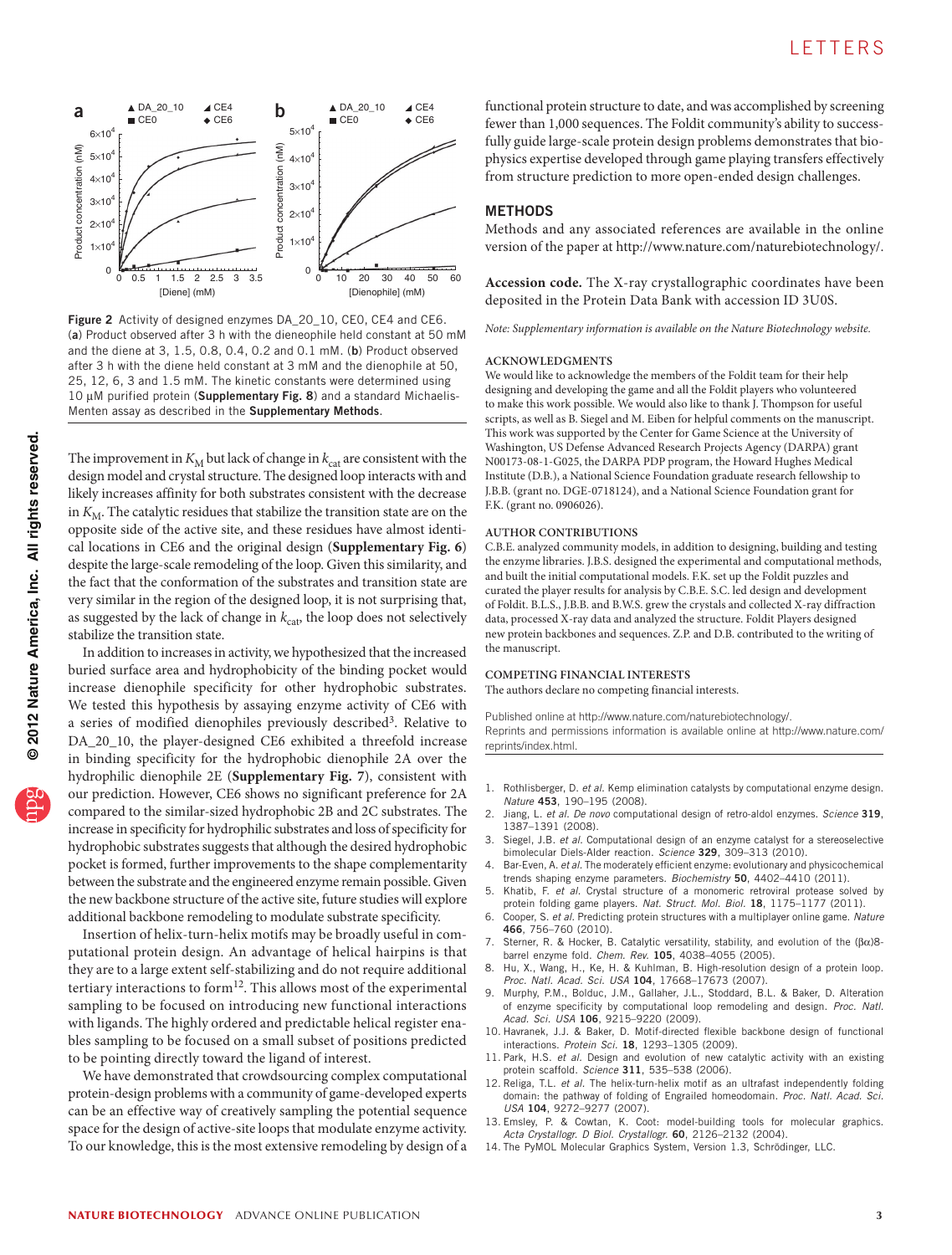### ONLINE METHODS

**Library whole cell lysate assay.** Libraries were screened using a whole cell lysate assay. Single colonies were isolated from Petri dishes and used to start cultures in 0.5 ml lysogeny broth (LB) in 2 ml 96-deep-well plates with 50 µg/ml kanamycin. Plates were grown with shaking at 1,250 r.m.p. in a plate shaker at 37 °C for 16-24 h. We used 20 µl of overnight to inoculate 1 ml of terrific broth (TB) with 50 µg/ml kanamycin and allowed to grow for 2.5 h at 37 °C shaking at 1,250 r.m.p. After 2.5 h, cells were induced with 50 µl of 10 mM isopropyl β-D-1-thiogalactopyranoside and transferred to an 18 °C shaker for 24 h. Cells were harvested by centrifugation at 2,900*g* for 20 min and the supernatant decanted. Cells were resuspended in 250 µl of lysis buffer consisting of 2 mg/ml lysozyme isolated from egg white, 0.2 mg/ml DNAse, 1 mM phenylmethanesulfonylfluoride and 1× PBS. Lysis was performed either by three cycles of freeze thaw (from −80 °C to 25 °C) or by means of bath sonication (Ultrasonic Processor Gex750) at 70% power for 1 min, pulsing 20 s on, 40 s off. Whole cell lysate was then spun down at 2,900*g* for 20 min, and supernatant was used for product formation assay.

**Diels-Alder product formation assay.** The Diels-Alder reactions were done in PBS, at 25 °C, with 4% DMSO. The DMSO came from the diene stock, for which the stock solution (100 mM) was made in DMSO and always diluted such that the final reaction would contain 4% DMSO. After incubation of the desired amount of diene and dienophile in the presence or absence of protein, 5 µl aliquots were taken at various time points and quenched in a solution of 80:20 acetonitrile/water with 0.1% formic acid and 1 mM benzoic acid (95 µl). This solution was incubated for 5 min and then the precipitated protein was filtered using a Millipore multiscreen solvinert filter plate. We subsequently injected 20 µl of the filtered quench solution and analyzed it using a liquid chromatography–tandem mass spectrometry (LC-MSMS) assay. The column used for the chromatography run was a Hypersil Gold C18 (dimensions 100 × 2.1, 1.9 µm particle size, Thermo). The following gradient was preformed for the chromatography run at a flow of 500 µl/min: 95:5 water:acetonitrile (0.1% formic acid) for 30 s, followed by a gradient over 4.5 min ending at 5:95 water/acetonitrile (0.1% formic acid), ending by switching back to 95:5 water/acetonitrile (0.1% formic acid) and letting the column re-equilibrate for 1 min before the next injection. The Diels-Alder reaction product and benzoic acid (used as an internal standard for injection differences and sample evaporation) was detected using a TSQ Quantum Access (Thermo Fisher Scientific) with an ESI probe to ionize the parent ion followed by fragmentation using Argon gas with the following parameters (tuned on the diene product standard, synthesized as previously described<sup>3</sup>):

**Mutagenesis.** All mutagenesis was done following the Kunkel protocol[15](#page-4-0), using oligonucleotides designed with Agilent Technologies's primer design online tool [\(https://www.genomics.agilent.com/CollectionSubpage.](https://www.genomics.agilent.com/CollectionSubPage.aspx?PageType=Tool&SubpageType=ToolQCPD&PageID=15) [aspx?PageType=Tool&SubPageType=ToolQCPD&PageID=15\)](https://www.genomics.agilent.com/CollectionSubPage.aspx?PageType=Tool&SubpageType=ToolQCPD&PageID=15). To design

Spray voltage: –4,000 Sheath gas pressure = 20 Aux gas pressure = 5 Capillary temperature = 300 Chrom filter = 10 Collision pressure = 1.5 Skimmer offset = 10 Scan width  $= 0.01$ Scanned in negative centroid mode Benzoic acid specific parameters Parent mass = 120.994 Product mass = 120.994 Scan time  $= 0.08$ Collision energy = 5 Tube lens = 112 Diels-Alder product specific parameters Parent mass = 345.150

Product mass = 211.033 Scan time  $= 0.2$ Collision energy = 21 Tube lens = 140

degenerative primers, we used the AA-Calculator ([http://guinevere.otago.](http://guinevere.otago.ac.nz/cgi-bin/aef/AA-Calculator.pl) [ac.nz/cgi-bin/aef/AA-Calculator.pl\)](http://guinevere.otago.ac.nz/cgi-bin/aef/AA-Calculator.pl).

Kunkel mutagenesis reactions were transformed directly into Stratagene BL21DE3\*, and colonies were picked and screened for Diels-Alderase activity using the whole cell lysate assay described above. For each library we screened enough colonies to cover the theoretical library by fourfold.

**Kinetic characterization.** The most promising designs (CE0, CE4, CE6 and DA\_20\_10) were grown up at 0.5 L scale and purified as previously described<sup>16</sup>. Protein concentrations were determined by measuring their absorbance at 280 nm, and using their calculated extinction coefficients to convert the absorbance into molarity. After normalization the proteins concentrations were verified to be equivalent by running them on an SDS-PAGE gel (**Supplementary Figure 7**). Kinetics were measured by holding either the diene or dienophile constant and varying the other in the presence or absence of enzyme. Reactions were incubated at 298K in PBS, 4% DMSO, pH 7.4, 298K, 10 µM protein. Triplicate samples were taken after 3-h points from which the amount of product formation was determined using the LC-MSMS assay described earlier. For obtaining kinetic constants we used the standard Michaelis-Menten model to fit each curve, with the exception of CE0, which was fit to a linear slope as no saturation was observed. (Fig. 2). The  $k_{\text{cat}}$  was determined from the calculated maximum product production from the dienophile curve, and by dividing by the amount of enzyme and hours the sample was incubated before quenching. A linear product production rate was assumed as the substrate depletion was <5% total substrate. Errors for  $k_{\text{cat}}/(K_{\text{M}-\text{diene}} * K_{\text{M}-\text{dienophile}})$  were calculated using the standard error propagation formula:  $\delta k_{\rm cat}/(K_{\rm M\mbox{-}diene}$  \*  $K_{\rm M\mbox{-}dienophile})$  $=$   $|k_{\text{cat}}/(K_{\text{M}-\text{diene}}*K_{\text{M}-\text{dienophile}})|$  \*  $\sqrt{((\delta k_{\text{cat}}/k_{\text{cat}})^2 + (\delta K_{\text{M}-\text{diene}}/K_{\text{M}-\text{diene}})^2}$  +  $(\delta K_{\text{M-dienophile}}/K_{\text{M-dienophile}})^2$ ).

**Substrate specificity.** To experimentally determine substrate specificities, each dienophile from **Supplementary Figure 6** was either purchased or synthesized, as previously described<sup>[16](#page-4-1)</sup>. The dienophiles were assayed in the presence or absence of 5 µM CE6 or DA\_20\_10 with 0.1 mM diene and 5 mM dienophile at 298 K in a PBS solution with 4% DMSO. Samples were taken in triplicate at 3 h, quenched and filtered as previously described. To detect product, a liquid chromatography–mass spectrometry assay was used. The mass spectrometer was used in a selective-ion-monitoring mode and set to specifically detect the expected product from each reaction. The same tuning parameters were used as previously described. The average area of each detected peak formed per hour was used to determine the relative amount of product formed with and without enzyme. The relative peak areas formed per hour are reported as **Supplementary Figure 6**.

**Crystallographic methods: data collection and refinement.** CE6 was expressed in *Escherichia coli* BL21DE3\* cells (Stratagene) and purified as previously described<sup>16</sup>. Purified protein was dialyzed into crystallization buffer containing 25 mM HEPES pH 7.25, 100 mM NaCl and 5% glycerol, and concentrated to  ${\sim}30$  mg/ml.

CE6 crystals were grown at 18 °C by the hanging drop vapor diffusion method. A 15 mg/ml solution was prepared of CE6 in crystallization buffer with Trypsin (Sigma T1426) added in a 1:10,000 molar ratio as compared to CE6. Approximately 20 min later, drops were set containing 1 µl of this protein solution and 1 µl of mother liquor (100 mM HEPES pH 7.5, 2% vol/vol PEG-400, and 2.0 M (NH<sub>4</sub>)<sub>2</sub>SO<sub>4</sub>) over a reservoir volume of 0.3 ml. Crystal growth was observed within 1 week. Crystals were cyroprotected in a mixture of 75% mother liquor with 25% ethylene glycol and flash frozen in liquid nitrogen.

A data set was collected at the Advanced Light Source on BL5.0.1 (at a temperature of 100 K and a wavelength of 0.97740 Å) and processed using HKL2000 (ref. 17) (**Supplementary Table 1** for statistics). Phases were deter-mined by molecular replacement (MR) using the program PHASER<sup>[18](#page-4-2)</sup> provided in the Collaborative Computational Project No. 4 software suite (CCP4)[19.](#page-4-3) The MR search model was derived from the wild-type 1E1A structure<sup>20</sup> by removing all water molecules and ligands, 6 residues of the unstructured C terminus, and residues 36-44 of the redesigned active site loop. Following MR, the missing residues and ligands of CE6 were built into the model using the molecular modeling software Coot<sup>[21,](#page-4-5)22</sup>, and refinement was performed

**© 2012 Nature America, Inc. All rights reserved.**

© 2012 Nature America, Inc. All rights reserved